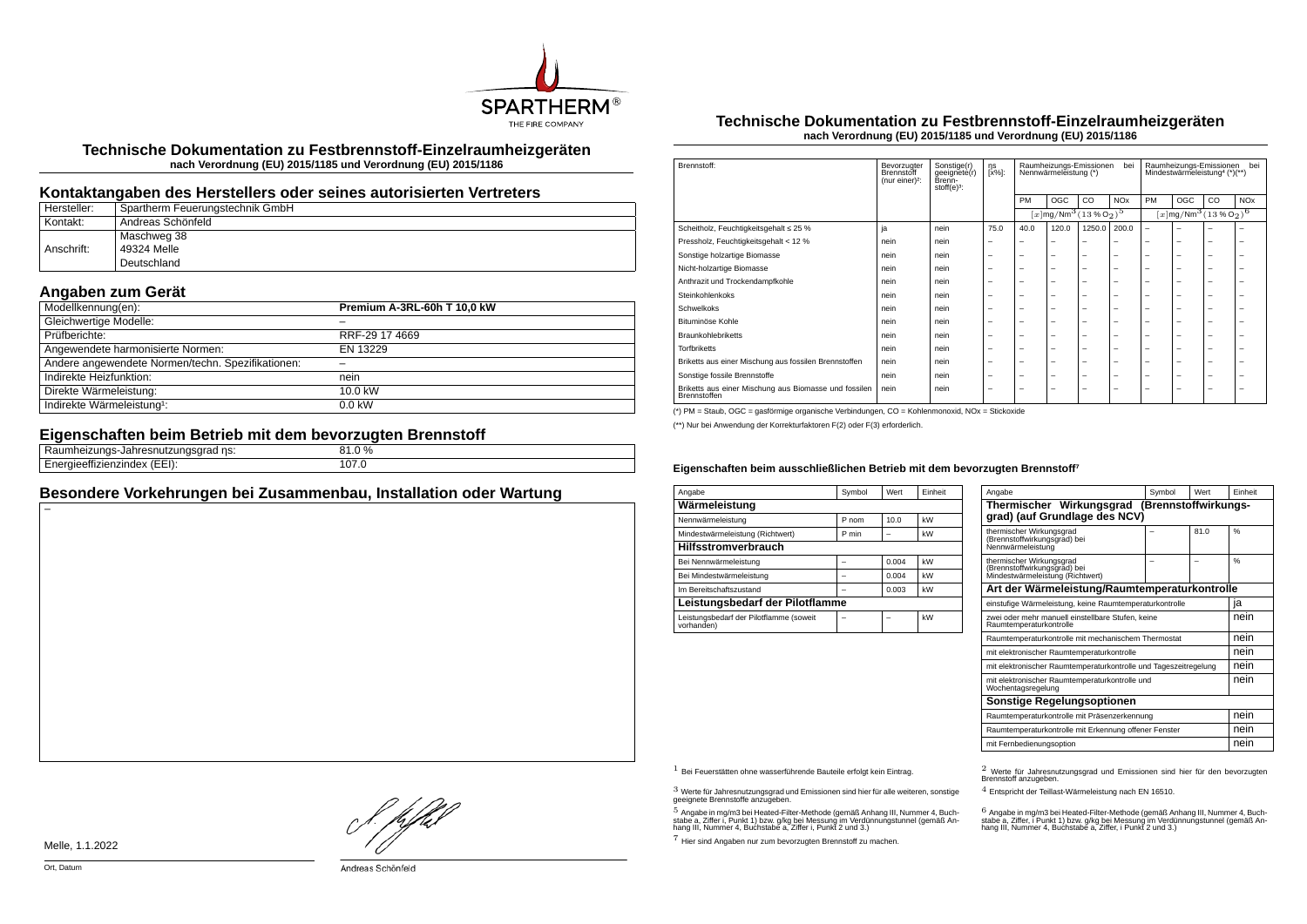

**Technical documentation for solid fuel local space heaters according to Regulation (EU) 2015/1185 and Regulation (EU) 2015/1186**

## **Contact details of the manufacturer or its authorised representative**

|          | Manufacturer: Spartherm Feuerungstechnik GmbH |
|----------|-----------------------------------------------|
| Contact: | Andreas Schönfeld                             |
|          | Maschweg 38                                   |
| Address: | 49324 Melle                                   |
|          | Deutschland                                   |

## **Details of the unit**

| Model identifier(s):                               | Premium A-3RL-60h T 10,0 kW |
|----------------------------------------------------|-----------------------------|
| Equivalent models:                                 |                             |
| Test reports:                                      | RRF-29 17 4669              |
| Applied harmonised standards:                      | EN 13229                    |
| Other technical standards and specifications used: |                             |
| Indirekte Heizfunktion:                            | nein                        |
| Direct heat output:                                | 10.0 kW                     |
| Indirect heat output <sup>1</sup> :                | $0.0$ kW                    |

# **Characteristics when operating with the preferred fuel**

| ns:<br>space heating $\sim$<br>∶eπiciencv<br>117<br>asunai<br>٠, | $\frac{0}{0}$ |
|------------------------------------------------------------------|---------------|
| (EEI):<br>cienc<br>index<br>w<br>-1116<br>. ສ                    |               |

## **Special precautions for assembly, installation or maintenance**

#### **Technical documentation for solid fuel local space heaters according to Regulation (EU) 2015/1185 and Regulation (EU) 2015/1186**

| Fuel:                                        | Preferred<br>(only<br>fuel<br>one $)^2$ : | Other suita-<br>ble fuel $(s)$ <sup>3</sup> : | ηs<br>$[x\%]$ :          | Heating emissions<br>at nominal<br>heat output (*) |                                                                |                          |                          | Heating emissions at minimum<br>heat output <sup>4</sup> (*)(**) |                          |                          |                       |
|----------------------------------------------|-------------------------------------------|-----------------------------------------------|--------------------------|----------------------------------------------------|----------------------------------------------------------------|--------------------------|--------------------------|------------------------------------------------------------------|--------------------------|--------------------------|-----------------------|
|                                              |                                           |                                               |                          | PM                                                 | OGC                                                            | CO                       | <b>NO<sub>x</sub></b>    | PM                                                               | OGC                      | $_{\rm CO}$              | <b>NO<sub>x</sub></b> |
|                                              |                                           |                                               |                          |                                                    | $[x]$ mg/Nm <sup>3</sup> $(13\%$ O <sub>2</sub> ) <sup>5</sup> |                          |                          | $[x]$ mg/Nm <sup>3</sup> (13 % O <sub>2</sub> ) <sup>6</sup>     |                          |                          |                       |
| Wood logs with moisture content $\leq 25$ %  | ja                                        | nein                                          | 75.0                     | 40.0                                               | 120.0                                                          | 1250.0                   | 200.0                    | $\overline{\phantom{m}}$                                         | -                        |                          | -                     |
| Compressed wood with moisture content < 12 % | nein                                      | nein                                          | -                        | -                                                  | -                                                              | $\overline{\phantom{0}}$ | -                        | $\overline{\phantom{0}}$                                         | $\overline{\phantom{0}}$ | -                        | ۰                     |
| Other woody biomass                          | nein                                      | nein                                          | -                        | -                                                  | -                                                              | $\overline{\phantom{0}}$ | $\overline{\phantom{0}}$ | $\overline{\phantom{0}}$                                         | -                        | -                        | -                     |
| Non-woody biomass                            | nein                                      | nein                                          | -                        | -                                                  | -                                                              | $\overline{\phantom{0}}$ | $\overline{\phantom{0}}$ | $\overline{\phantom{0}}$                                         | -                        | -                        | -                     |
| Anthracite and dry steam coal                | nein                                      | nein                                          |                          | $\overline{\phantom{0}}$                           | $\overline{\phantom{0}}$                                       | $\overline{\phantom{m}}$ | $\overline{\phantom{0}}$ | $\overline{\phantom{0}}$                                         | -                        | -                        | -                     |
| Hard coke                                    | nein                                      | nein                                          | -                        | -                                                  | -                                                              | $\overline{\phantom{0}}$ | $\overline{\phantom{0}}$ | $\overline{\phantom{0}}$                                         | -                        | -                        | -                     |
| Low temperature coke                         | nein                                      | nein                                          | -                        | -                                                  | -                                                              | -                        | $\overline{\phantom{0}}$ | $\overline{\phantom{0}}$                                         | -                        | -                        | -                     |
| Bituminous coal                              | nein                                      | nein                                          | -                        | -                                                  | -                                                              | -                        | $\overline{\phantom{a}}$ | -                                                                | -                        | -                        | ۰                     |
| Lignite briquettes                           | nein                                      | nein                                          | -                        | -                                                  | -                                                              | $\overline{\phantom{0}}$ | $\overline{\phantom{0}}$ | $\overline{\phantom{0}}$                                         | -                        | -                        | -                     |
| Peat briquettes                              | nein                                      | nein                                          | -                        | -                                                  | -                                                              | $\overline{\phantom{0}}$ | $\overline{\phantom{0}}$ | $\overline{\phantom{0}}$                                         | -                        | -                        | -                     |
| Blended fossil fuel briquettes               | nein                                      | nein                                          | $\overline{\phantom{0}}$ | $\overline{\phantom{0}}$                           | $\overline{\phantom{0}}$                                       | $\overline{\phantom{m}}$ | $\overline{\phantom{m}}$ | $\overline{\phantom{0}}$                                         | $\overline{\phantom{0}}$ | $\overline{\phantom{0}}$ | -                     |
| Other fossil fue                             | nein                                      | nein                                          | -                        | -                                                  | -                                                              | -                        | $\overline{\phantom{0}}$ | $\overline{\phantom{0}}$                                         | -                        | -                        | -                     |
| Blended biomass and fossil fuel briquettes   | nein                                      | nein                                          | -                        | -                                                  | -                                                              | -                        | -                        | -                                                                | -                        | -                        | -                     |

(\*) PM = Dust, OGC = Gaseous organic compound, CO = Carbon monoxide, NOx = Nitrogen oxides

(\*\*) Only required when applying correction factors F(2) or F(3).

#### Characteristics when operating exclusively with the preferred fuel<sup>7</sup>

| Item                                          | Symbol | Value | Unit |  |  |  |
|-----------------------------------------------|--------|-------|------|--|--|--|
| <b>Heat output</b>                            |        |       |      |  |  |  |
| Nominal heat out put                          | P nom  | 10.0  | kW   |  |  |  |
| inimum heat out put (indicative)              | P min  |       | kW   |  |  |  |
| <b>Auxiliary electricity consumption</b>      |        |       |      |  |  |  |
| At nominal heat output                        |        | 0.004 | kW   |  |  |  |
| At minimum heat output                        |        | 0.004 | kW   |  |  |  |
| In standby mode                               |        | 0.003 | kW   |  |  |  |
| Permanent pilot flame power requirement       |        |       |      |  |  |  |
| Pilot flame power requirement (if applicable) |        |       | kW   |  |  |  |

| Item                                                                           | Symbol                                                    | Value | Unit |  |  |  |
|--------------------------------------------------------------------------------|-----------------------------------------------------------|-------|------|--|--|--|
| Thermal efficiency (usefuel efficiency) (based on<br><b>NCV)</b>               |                                                           |       |      |  |  |  |
| Thermal efficiency (useful efficiency) at<br>nominal heat outout               |                                                           | 81.0  | 0/6  |  |  |  |
| Thermal efficiency (useful efficiency) at<br>minimum heat out put (indicative) |                                                           |       | 0/6  |  |  |  |
| Type of heat output/room temperature control                                   |                                                           |       |      |  |  |  |
| single stage heat output, no room temperature control                          |                                                           |       | ia   |  |  |  |
| two or more manual stages, no room temperature control                         |                                                           |       | nein |  |  |  |
| with mechanic thermostat room temperature control                              |                                                           |       | nein |  |  |  |
| with electronic room tempera ture control                                      |                                                           |       | nein |  |  |  |
| with electronic room tempera ture control plus day timer                       | nein                                                      |       |      |  |  |  |
|                                                                                | with electronic room tempera ture control plus week timer |       |      |  |  |  |
| Other control options                                                          |                                                           |       |      |  |  |  |
| Room temperature control, with presence detection                              | nein                                                      |       |      |  |  |  |
| Room temperature control, with open window detection                           | nein                                                      |       |      |  |  |  |
| With distance control option                                                   |                                                           |       | nein |  |  |  |

3 Values for annual efficiency and emissions shall be given here for all other suitable fuels.

.<br>5 Angabe a, Ziffer i, Punkt 1) bzw. g/kg bei Messung im Verdünnungstunnel (gemäß An-<br>hang III, Nummer 4, Buchstabe a, Ziffer i, Punkt 2 und 3.)<br>hang III, Nummer 4, Buchstabe a, Ziffer i, Punkt 2 und 3.)

7 Here, information is only to be provided on the preferred fuel.

 $1$  No entry is made for fireplaces without water-bearing components.  $2$  Values for annual efficiency and emissions are to be given here for the preferred fuel.

4 Corresponds to the part load heat output according to EN 16510.

.<br>stabe a, Ziffer, i Punkt 1) bzw. g/kg bei Messung im Verdünnungstunner 4, Buch-<br>hang III, Nummer 4, Buchstabe a, Ziffer, i Punkt 2 und 3.)<br>hang III, Nummer 4, Buchstabe a, Ziffer, i Punkt 2 und 3.)

! pfhil

Melle, 1.1.2022

–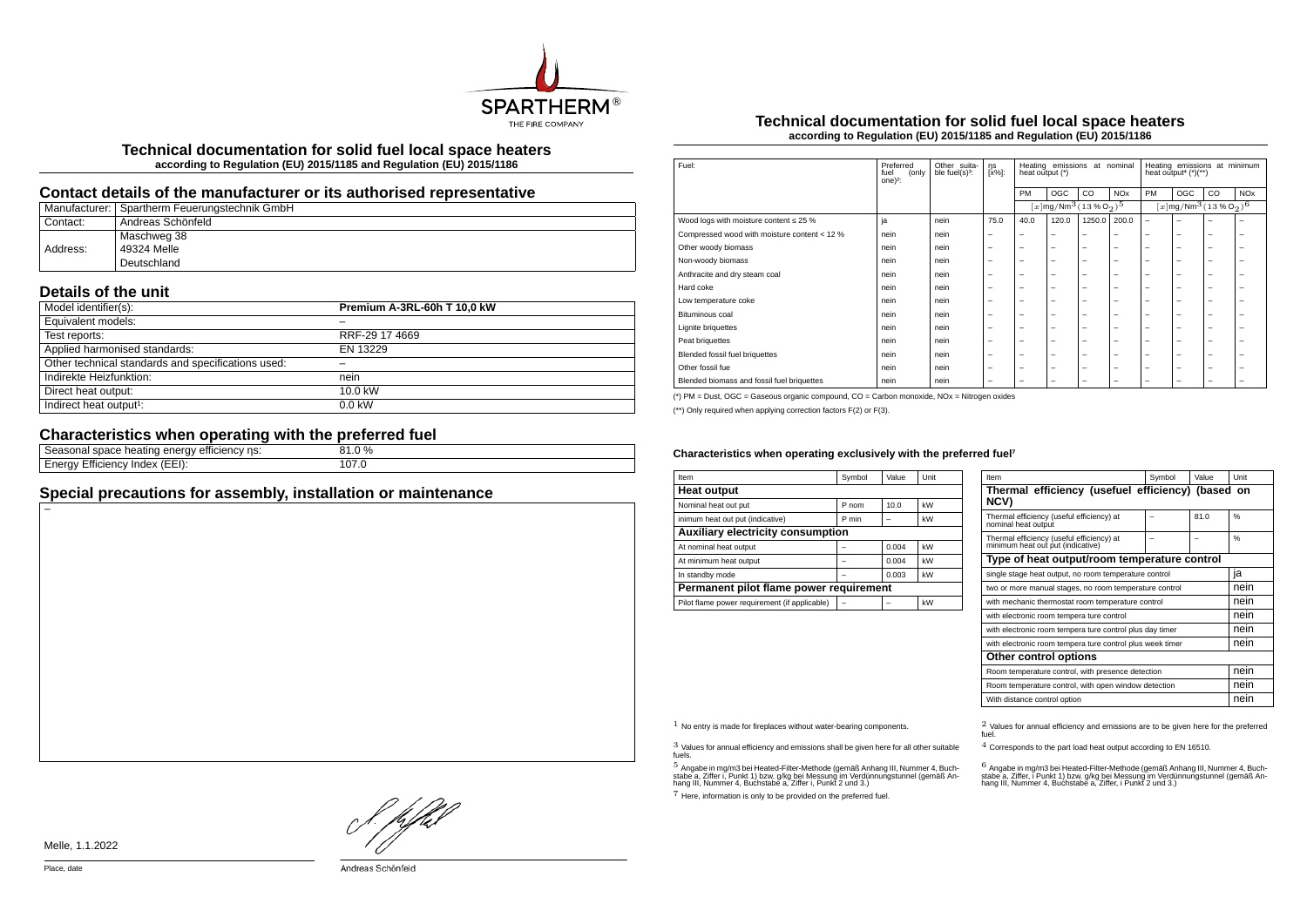

**Documentazione tecnica per riscaldatori singoli a combustibile solido Secondo il regolamento (UE) 2015/1185 e il regolamento (UE) 2015/1186**

#### **Dati di contatto del fabbricante o del suo rappresentante autorizzato**

| Produttore: | Spartherm Feuerungstechnik GmbH |
|-------------|---------------------------------|
| Contatto:   | Andreas Schönfeld               |
|             | Maschweg 38                     |
| Indirizzo:  | 49324 Melle                     |
|             | Deutschland                     |

## **Dettagli del dispositivo**

| Identificativo/i del modello/dei modelli: | Premium A-3RL-60h T 10.0 kW |
|-------------------------------------------|-----------------------------|
| Modelli equivalenti:                      |                             |
| Rapporti di prova:                        | RRF-29 17 4669              |
| Norme armonizzate applicate:              | EN 13229                    |
| Norme e specifiche tecniche utilizzate    |                             |
| Indirekte Heizfunktion:                   | nein                        |
| Potenza termica diretta:                  | 10.0 kW                     |
| Potenza termica indiretta <sup>1</sup> :  | $0.0$ kW                    |

## **Caratteristiche del funzionamento con il combustibile preferito**

| d'ambiente ns: | Efficienza energetica                 | stagionale | del | riscaldamento 81.0 % |       |
|----------------|---------------------------------------|------------|-----|----------------------|-------|
|                | Indice di efficienza energetica (EEI) |            |     |                      | 107.0 |

# **Precauzioni speciali per il montaggio, l'installazione o la manutenzione**

**Documentazione tecnica per riscaldatori singoli a combustibile solido Secondo il regolamento (UE) 2015/1185 e il regolamento (UE) 2015/1186**

| Combustibile:                                             | Combustibile<br>preferito<br>(uno solo) <sup>2</sup> : | Altri<br>combustibili<br>idonei <sup>3</sup> : | ηs<br>[x%]:              | Emissioni di riscaldamento degli<br>ambienti alla potenza termica no-<br>minale $(*)$ |                                                                | Emissioni di riscaldamento degli<br>ambienti alla potenza termica mi-<br>$nima4 (*)(**)$ |                          |                          |                          |                                                            |                       |
|-----------------------------------------------------------|--------------------------------------------------------|------------------------------------------------|--------------------------|---------------------------------------------------------------------------------------|----------------------------------------------------------------|------------------------------------------------------------------------------------------|--------------------------|--------------------------|--------------------------|------------------------------------------------------------|-----------------------|
|                                                           |                                                        |                                                |                          | <b>PM</b>                                                                             | <b>OGC</b>                                                     | CO                                                                                       | <b>NO<sub>x</sub></b>    | PM                       | OGC                      | CO                                                         | <b>NO<sub>x</sub></b> |
|                                                           |                                                        |                                                |                          |                                                                                       | $[x]$ mg/Nm <sup>3</sup> $(13\%$ O <sub>2</sub> ) <sup>5</sup> |                                                                                          |                          |                          |                          | $[x \, \text{mg}/\text{Nm}^3 \, (13 \, \%\, \text{O}_2)^6$ |                       |
| Ceppi di legno con tenore di umidità ≤ 25 %               | ja                                                     | nein                                           | 75.0                     | 40.0                                                                                  | 120.0                                                          | 1250.0                                                                                   | 200.0                    | $\overline{\phantom{0}}$ | $\overline{\phantom{0}}$ | -                                                          |                       |
| Legno compresso con tenore di umidità < 12 %              | nein                                                   | nein                                           | $\overline{\phantom{m}}$ | $\overline{\phantom{a}}$                                                              | $\overline{\phantom{a}}$                                       | -                                                                                        | -                        | -                        | $\overline{\phantom{0}}$ | $\overline{\phantom{0}}$                                   | -                     |
| Altra biomassa legnosa                                    | nein                                                   | nein                                           | $\overline{\phantom{0}}$ | $\overline{\phantom{0}}$                                                              | $\overline{\phantom{0}}$                                       | -                                                                                        | -                        | $\overline{\phantom{0}}$ | $\overline{\phantom{0}}$ | -                                                          | -                     |
| Biomassa non legnosa                                      | nein                                                   | nein                                           | $\overline{\phantom{0}}$ | $\overline{\phantom{0}}$                                                              | $\overline{\phantom{0}}$                                       | -                                                                                        | -                        | $\overline{\phantom{a}}$ | $\overline{\phantom{0}}$ | -                                                          | -                     |
| Antracite e carbone secco                                 | nein                                                   | nein                                           | $\overline{\phantom{0}}$ | $\overline{\phantom{0}}$                                                              | $\overline{\phantom{a}}$                                       | -                                                                                        | -                        | $\overline{\phantom{a}}$ | -                        | -                                                          | -                     |
| Coke metallurgico                                         | nein                                                   | nein                                           | $\overline{\phantom{0}}$ | $\overline{\phantom{0}}$                                                              | $\overline{\phantom{0}}$                                       | -                                                                                        | -                        | $\overline{\phantom{a}}$ | $\overline{\phantom{0}}$ | -                                                          | -                     |
| Coke a bassa temperatura                                  | nein                                                   | nein                                           | $\overline{\phantom{0}}$ | $\overline{\phantom{0}}$                                                              | $\overline{\phantom{a}}$                                       | -                                                                                        | -                        | -                        | -                        | -                                                          |                       |
| Carbone bituminoso                                        | nein                                                   | nein                                           | -                        | -                                                                                     | $\overline{\phantom{a}}$                                       | -                                                                                        | -                        | -                        | $\overline{\phantom{0}}$ | ۰                                                          |                       |
| Mattonelle di lignite                                     | nein                                                   | nein                                           | $\overline{\phantom{0}}$ | $\overline{\phantom{a}}$                                                              | $\overline{\phantom{a}}$                                       | -                                                                                        | -                        | -                        | -                        | -                                                          |                       |
| Mattonelle di torba                                       | nein                                                   | nein                                           | $\overline{\phantom{0}}$ | $\overline{\phantom{0}}$                                                              | $\overline{\phantom{a}}$                                       | -                                                                                        | -                        | -                        | $\overline{\phantom{0}}$ | -                                                          |                       |
| Mattonelle di miscela di combustibile fossile             | nein                                                   | nein                                           | $\overline{\phantom{0}}$ | $\overline{\phantom{0}}$                                                              | $\overline{\phantom{0}}$                                       | -                                                                                        | -                        | $\overline{\phantom{a}}$ | $\overline{\phantom{0}}$ | -                                                          | -                     |
| Altro combustibile fossile                                | nein                                                   | nein                                           | $\overline{\phantom{0}}$ | $\overline{\phantom{0}}$                                                              | $\overline{\phantom{0}}$                                       | -                                                                                        | $\overline{\phantom{0}}$ | $\overline{\phantom{0}}$ | $\overline{\phantom{0}}$ | $\overline{\phantom{0}}$                                   | -                     |
| Mattonelle di miscela di biomassa e combusti bile fossile | nein                                                   | nein                                           | $\overline{\phantom{0}}$ | $\overline{\phantom{0}}$                                                              | $\overline{\phantom{0}}$                                       | -                                                                                        | -                        | -                        | -                        | -                                                          |                       |

(\*) PM = Polvere, OGC = Composti organici gassosi, CO = Monossido di carbonio, NOx = Ossidi di azoto

(\*\*) Richiesto solo quando si applicano i fattori di correzione F(2) o F(3).

#### Caratteristiche del funzionamento con il combustibile preferito<sup>7</sup>

| Dato                                                  | Simbolo | Valore | Unità |  |  |  |
|-------------------------------------------------------|---------|--------|-------|--|--|--|
| Potenza termica                                       |         |        |       |  |  |  |
| Potenza termica nominale                              | P nom   | 10.0   | kW    |  |  |  |
| Potenza termica minima (indicativa)                   | P min   |        | kW    |  |  |  |
| Consumo ausiliario di energia elettrica               |         |        |       |  |  |  |
| Alla potenza termica nominale                         |         | 0.004  | kW    |  |  |  |
| Alla potenza termica minima                           |         | 0.004  | kW    |  |  |  |
| Im Bereitschaftszustand                               |         | 0.003  | kW    |  |  |  |
| Leistungsbedarf der Pilotflamme                       |         |        |       |  |  |  |
| Leistungsbedarf der Pilotflamme (soweit<br>vorhanden) |         |        | kW    |  |  |  |

| Dato                                                                                         | Simbolo              | Valore | Unità |  |
|----------------------------------------------------------------------------------------------|----------------------|--------|-------|--|
| Thermischer Wirkungsgrad<br>grad) (auf Grundlage des NCV)                                    | (Brennstoffwirkungs- |        |       |  |
| thermischer Wirkungsgrad<br>(Brennstoffwirkungsgrad) bei<br>Nennwärmeleistung                |                      | 81.0   | %     |  |
| thermischer Wirkungsgrad<br>(Brennstoffwirkungsgrad) bei<br>Mindestwärmeleistung (Richtwert) |                      |        | 0/6   |  |
| Art der Wärmeleistung/Raumtemperaturkontrolle                                                |                      |        |       |  |
| einstufige Wärmeleistung, keine Raumtemperaturkontrolle                                      |                      |        | ia    |  |
| zwei oder mehr manuell einstellbare Stufen, keine<br>Raumtemperaturkontrolle                 |                      |        | nein  |  |
| Raumtemperaturkontrolle mit mechanischem Thermostat                                          |                      |        | nein  |  |
| mit elektronischer Raumtemperaturkontrolle                                                   |                      |        |       |  |
| mit elektronischer Raumtemperaturkontrolle und Tageszeitregelung                             |                      |        | nein  |  |
| mit elektronischer Raumtemperaturkontrolle und<br>Wochentagsregelung                         |                      |        | nein  |  |
| Sonstige Regelungsoptionen                                                                   |                      |        |       |  |
| Raumtemperaturkontrolle mit Präsenzerkennung                                                 |                      |        |       |  |
| Raumtemperaturkontrolle mit Erkennung offener Fenster                                        |                      |        |       |  |
| mit Fernbedienungsoption                                                                     | nein                 |        |       |  |

3 Werte für Jahresnutzungsgrad und Emissionen sind hier für alle weiteren, sonstige geeignete Brennstoffe anzugeben.

.<br>5 Angabe in mg/m3 bei Heated-Filter-Methode (gemäß Anhang III, Nummer 4, Buch-<br>stabe a, Ziffer i, Punkt 1) bzw. g/kg bei Nessung im Verdünnungstunnel (gemäß An-<br>hang III, Nummer 4, Buchstabe a, Ziffer i, Punkt 2 und 3.)

7 Hier sind Angaben nur zum bevorzugten Brennstoff zu machen.

1 Bei Feuerstätten ohne wasserführende Bauteile erfolgt kein Eintrag. 2 Werte für Jahresnutzungsgrad und Emissionen sind hier für den bevorzugten Brennstoff anzugeben.

4 Entspricht der Teillast-Wärmeleistung nach EN 16510.

.<br>stabe a, Ziffer, i Punkt 1) bzw. g/kg bei Messung im Verdünnungstunnel (gemäß An-<br>hang III, Nummer 4, Buchstabe a, Ziffer, i Punkt 2 und 3.)<br>hang III, Nummer 4, Buchstabe a, Ziffer, i Punkt 2 und 3.)

Hfhel

–